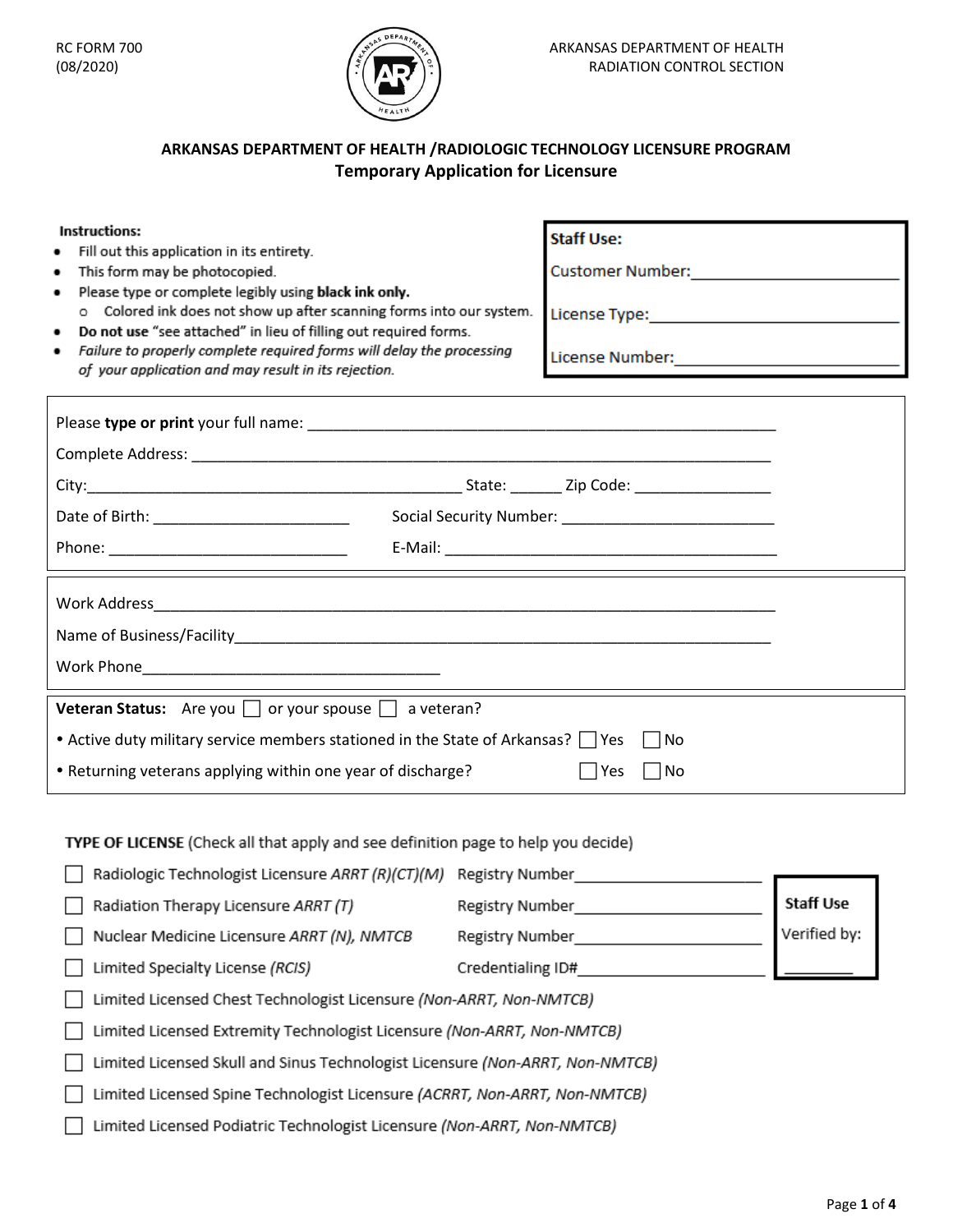

### **Other State Radiography License (fill out Other State Verification RC FORM 740)**

| Name of State | <b>Year Licensed</b> | License Number | Type of License |
|---------------|----------------------|----------------|-----------------|
|               |                      |                |                 |
|               |                      |                |                 |

#### **Educational Information**

### **Check one**

| High School Diploma<br><b>GED</b><br>Allied Health School Name of School: Name of School:                                                                                                                                                                                                                  |  |  |  |
|------------------------------------------------------------------------------------------------------------------------------------------------------------------------------------------------------------------------------------------------------------------------------------------------------------|--|--|--|
| Have you satisfactorily completed an accredited course of study in one of the following Radiologic<br>Sciences? (Check Appropriate Box Below)<br>Radiography<br>Chiropractic Radiologic Technology<br><b>Nuclear Medicine</b><br>Registered Cardiovascular Invasive<br><b>Radiation Therapy</b><br>Special |  |  |  |
| If yes, complete the following:                                                                                                                                                                                                                                                                            |  |  |  |
|                                                                                                                                                                                                                                                                                                            |  |  |  |
|                                                                                                                                                                                                                                                                                                            |  |  |  |
| Date of Graduation                                                                                                                                                                                                                                                                                         |  |  |  |
|                                                                                                                                                                                                                                                                                                            |  |  |  |
| Date in which you passed the ARRT, NMTCB, ACRRT, or RCIS                                                                                                                                                                                                                                                   |  |  |  |
| <b>HAVE YOU EVER BEEN CONVICTED OF A FELONY?</b> $\Box$ Yes $\Box$ No If yes, please explain and be<br>specific as to what crime was committed, what sentence was carried out and what amount of required<br>rehabilitation was completed including pertinent dates.                                       |  |  |  |

### **AGREEMENT**

\_\_\_\_\_\_\_\_\_\_\_\_\_\_\_\_\_\_\_\_\_\_\_\_\_\_\_\_\_\_\_\_\_\_\_\_\_\_\_\_\_\_\_\_\_\_\_\_\_\_\_\_\_\_\_\_\_\_\_\_\_\_\_\_\_\_\_\_\_\_\_\_\_\_\_\_\_\_\_\_\_\_\_\_\_

- 1. I, the undersigned applicant, recognize the Arkansas Department of Health as the sole and only judge of my qualifications to receive and retain a license issued by the Arkansas Department of Health.
- 2. If I am licensed, I understand that I must fulfill the professional responsibilities of a Radiologic Technologist or Limited Licensed Technologist and meet the requirements for continuing education credits established by the Arkansas Department of Health.
- 3. I certify that the statements contained in this application including any attachments or supporting information submitted hereto are, to the best of my knowledge, accurate and I understand that any falsification or misrepresentation of information in this application will be cause for rejection of the application.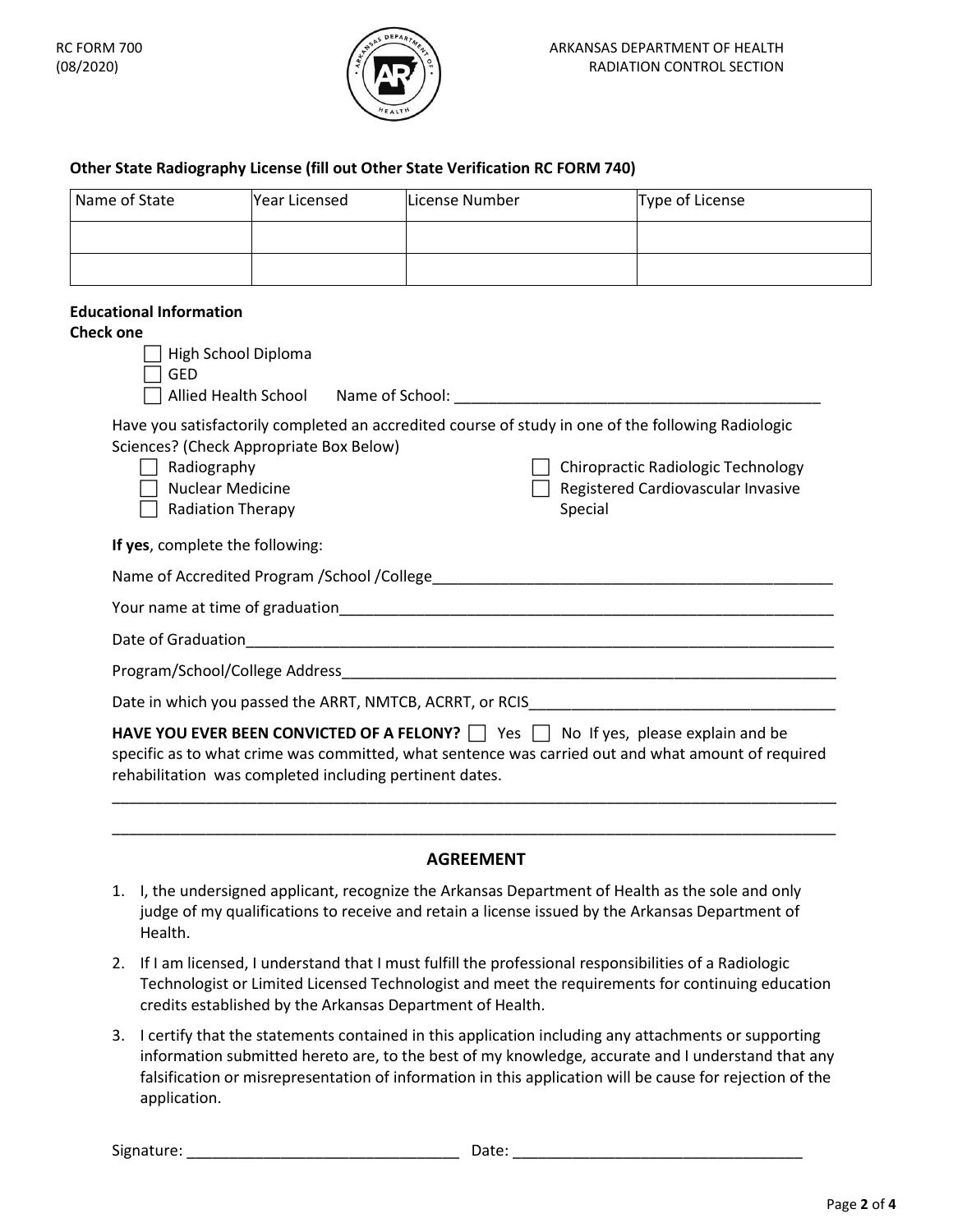

## **Definitions Page**

**Radiologic Technologist (Radiographer)** – A technologist who, while under the supervision of a Licensed Practitioner, administers radioactive substances or uses medical equipment emitting or detecting ionizing radiation for human diagnostic or therapeutic purposes, and holds a national certification with the ARRT, obtained through education and examination. Must attach a copy of your current ARRT card along with your application.

**Radiation Therapist** – A technologist, other than a Radiographer or a Nuclear Medicine Technologist, who while under the supervision of a Licensed Practitioner, applies radiation to humans for therapeutic purposes and holds a national certification by the ARRT obtained through education and examination. Must attach a copy of your current ARRT card along with your application.

**Nuclear Medicine Technologist** – A Technologist, other than a radiographer or radiation therapist, who while under supervision of a Licensed Practitioner performs therapeutic, in vivo, imaging, and measurement procedures, prepares radiopharmaceuticals, and administers diagnostic doses of radiopharmaceuticals to human beings and is licensed to possess and use radioactive material, and holds a national certification with the NMTCB, ARRT, or ASCP obtained through education and examination. Must attach a current copy of your ARRT, NMTCB, or ASCP card along with your application.

**Limited Specialty Technologists** – A person, other than a Licensed Practitioner, Radiologic Technologists, or Licensed Technologists, while under the supervision of a Licensed Practitioner, operates medical equipment emitting ionizing radiation for diagnostic purposes on human beings that are limited to specific Invasive Cardiovascular Imaging Procedures, with RCIS credentialing. Must attach copy of CCI-RCIS (Registered Cardiovascular Invasive Specialists) card along with your application.

**Limited Licensed Technologist** – A person, other than a Licensed Practitioner, Radiologic Technologist, or Licensed Technologist, while under the supervision of a Licensed Practitioner, operates medical equipment emitting ionizing radiation for diagnostic purposes on human beings that are limited to specific body parts, and who has successfully passed a limited scope examination deemed appropriate by the Board, or possesses an American Chiropractic Registry of Radiologic Technologists card. Must attach copy of ACRRT card along with application.